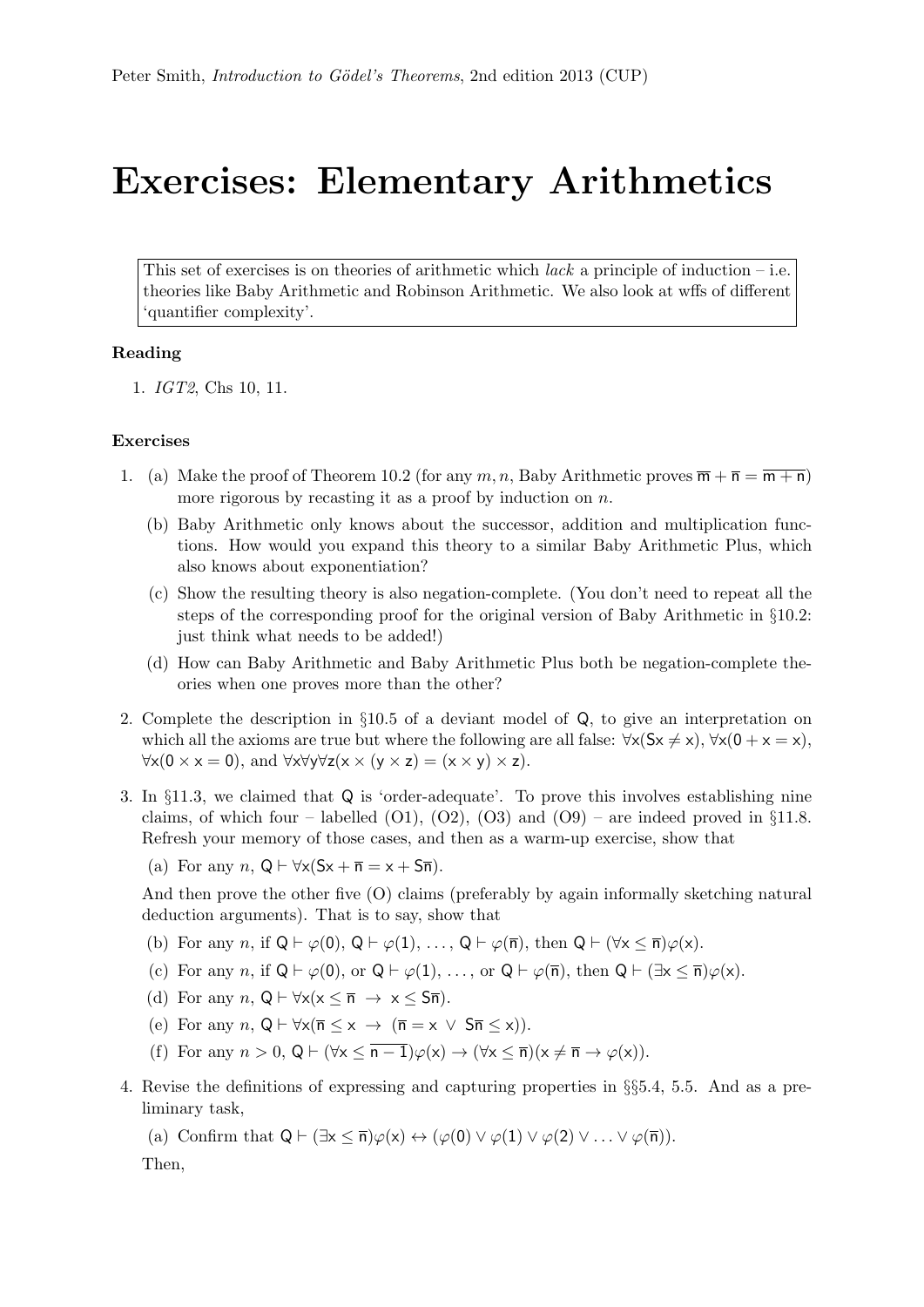- (b) Find  $L_A$  wffs whose only quantifiers are bounded quantifiers which *express* the properties of
	- i. being an even number [use only addition and a bounded quantifier],
	- ii. being a square number,
	- iii. being a prime number.
- (c) Use the wffs in your answers to (a) and (b) to show that Q can capture the properties of
	- i. being an even number,
	- ii. being a square number,
	- iii. being a prime number.
- 5. We now meet another weak, finitely axiomatized arithmetic.

Suppose  $\mathsf{Q}^*$  is the new theory whose language is  $L_A$  plus ' $\leq'$  as a built-in two-place relation, whose logic is still first-order logic, and whose axioms are those of Q except for Axiom 3, together with these new axioms:

Axiom 8  $\forall x(x \leq 0 \rightarrow x = 0)$ , Axiom 9  $\forall x \forall y (x \leq Sy \leftrightarrow (x \leq y \vee x = Sy)).$ Axiom 10  $\forall x \forall y (x \leq y \lor y \leq x)$ .

- (a) Show that Q<sup>∗</sup> satisfies conditions (O1) to (O6) and (O8) for being order-adequate.
- (b) Show that  $\mathsf{Q}^*$  is  $\Sigma_1$ -complete.
- (c) Find a theorem which is a theorem of Q<sup>∗</sup> but not a theorem of Q augmented with the usual definition of  $\leq$ . [Hint: you know from Question 2 one way of showing that something is not a Q-theorem.]
- (d) Find a theorem which is a theorem of Q but which is not a theorem of Q<sup>∗</sup> . [Hint: this is easy if you know just a little about the theory of ordinals.]
- 6. Determine whether the following wffs of  $L_A$  are  $\Delta_0$ ,  $\Sigma_1$ ,  $\Pi_1$  or none of those.

(a) 
$$
\neg
$$
 (S0 + SSO) = SSO,

(b) 
$$
\forall x(x+0=x),
$$

- (c)  $(\forall x < SSS0)(x + 0 = x),$
- (d)  $\exists y (\forall x \le y)(x + y = z),$
- (e)  $(\forall x \le y) \exists y (x + y = z),$
- (f)  $(\forall x \le y) \neg \exists y (x + y = z),$
- $(g)$   $x < y \rightarrow \exists z(x + z = y)$ ,
- (h)  $\forall x(x \leq y \rightarrow \forall z(x + y = z)).$
- (i)  $\forall y (\exists x \leq SSSSS0)(x + x \leq y),$
- (i)  $\exists x \ x = y \lor \exists z(x + z = y)$ ,
- (k)  $\exists x(x=y \vee \exists z(x+z=y)),$
- (l)  $x =$  SS0  $\vee \forall y (y \leq (x + 1) \times 2)$
- (m) ∀x(∃y ≤ SSSSSS0)∀z(x × (y × z) = x × z)
- (n) ∀x∃y∀z(x × (y × z) = x × z)

Also, turn the sketched proof of Theorem 11.4 (ii) into a proper proof by course-of-values induction over the degree of complexity of  $\Sigma_1$  wffs.